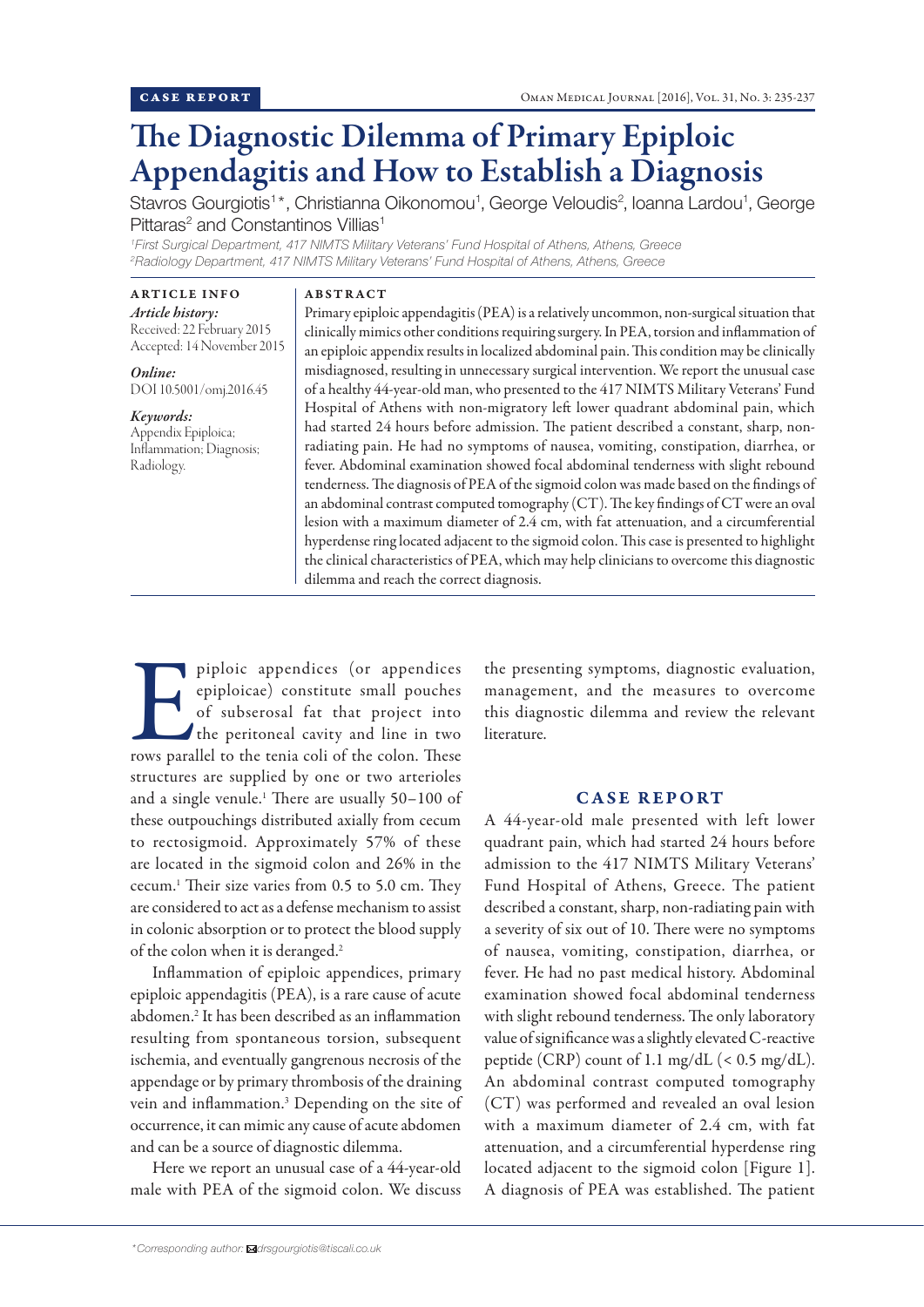

Figure 1: Abdominal contrast CT revealed the inflamed lesion adjacent to the sigmoid colon while an oval fatty mass with a hyperattenuating ring was noted (red arrow).

was commenced on ciprofloxacin 250 mg and metronidazole started 500 mg, twice daily. Within two days his complaints resolved and further recovery was uneventful.

# DISCUSSION

PEA is a rare cause of acute abdomen. In a reported series of 1,320 cases of acute abdominal pain, only eight cases were due to PEA.<sup>4</sup> It usually occurs in the fourth and fifth decades of life, predominantly in men.<sup>5</sup> Clinical symptoms include sudden focal non-migratory abdominal pain and tenderness, postprandial fullness, and epigastric discomfort.<sup>6,7</sup> Fever, diarrhea, vomiting or signs of peritonitis are rarely observed. In our case, the patient started to experience pain 24 hours before his admission. He described his pain as constant, sharp, and nonradiating with a severity of six out of 10. He denied any symptoms of nausea, vomiting, constipation, diarrhea, and fever.

Laboratory findings may include slightly elevated leucocytes and CRP. In a study of 28 patients having PEA with symptoms localized in the left quadrant of the abdomen, elevated white blood cells and CRP were reported in only 15.4% and 7.1% of the patients, respectively.<sup>8</sup> In our patient, the only laboratory value of significance was a slightly elevated CRP.

Radiological examination plays a fundamental role in the differentiation of PEA from other conditions with similar clinical features. CT mostly shows a fatty ovoid pericolonic mass with a hyperdense ring (the hyperattenuating ring sign), which depicts the inflammation of the peritoneal covering of the appendage.<sup>9</sup> Singh et al,10 described a hyperdense central line inside the inflamed appendage in 54% of patients. This finding probably corresponded to either a thrombosed vessel or fibrous septa. Furthermore, bowel wall thickening or compression was apparent in 21% of the patients with PEA in a study that presented the color Doppler sonographic findings of PEA.11 Magnetic resonance imaging (MRI) can contribute to an accurate diagnosis even though it is not the diagnostic modality of choice. In both T1- and T2-weighted MRI, a fat intensity mass attached to the colon is apparent.12 In our case, the abdominal CT led to the diagnosis of PEA.

PEA can mimic either acute appendicitis when right-sided appendagitis is involved, or acute colonic diverticulitis when the inflammatory foci are in the left lower abdominal quadrant. Other pathological entities that can confuse clinicians include pelvic inflammatory disease, ureteric stone, gastritis, constipation, ischemic colitis, constipation, cancer, or enteritis. It was reported that epiploic appendagitis may be the case in up to 7% and 1% of patients suspected to have mild diverticulitis and acute appendicitis, respectively.<sup>13</sup>

Surgical involvement is justified only in complications of PEA or in recurred cases.14PEA is a self-limited disease and most symptoms subside spontaneously within a period of one week (mean 4.7 days).15 Antibiotics and nonsteroidal antiinflammatory drugs (NSAIDs) are sufficient as the treatment of choice. In our case report, we decided to manage the patient conservatively. He received a course of antibiotics for seven days. His complaints resolved during the next two days, and further recovery was uneventful.

## **CONCLUSION**

PEA presents with an abrupt onset of focal abdominal pain and tenderness without significant guarding or rigidity and without associated leukocytosis. Because of its rarity and lack of pathognomonic clinical signs, PEA can pose a diagnostic dilemma and confuse clinicians. Evaluation by CT can distinguish PEA from other conditions with similar clinical manifestations. Surgeons should be aware of this disease and keep it as a differential diagnosis in cases of acute abdomen. A combination